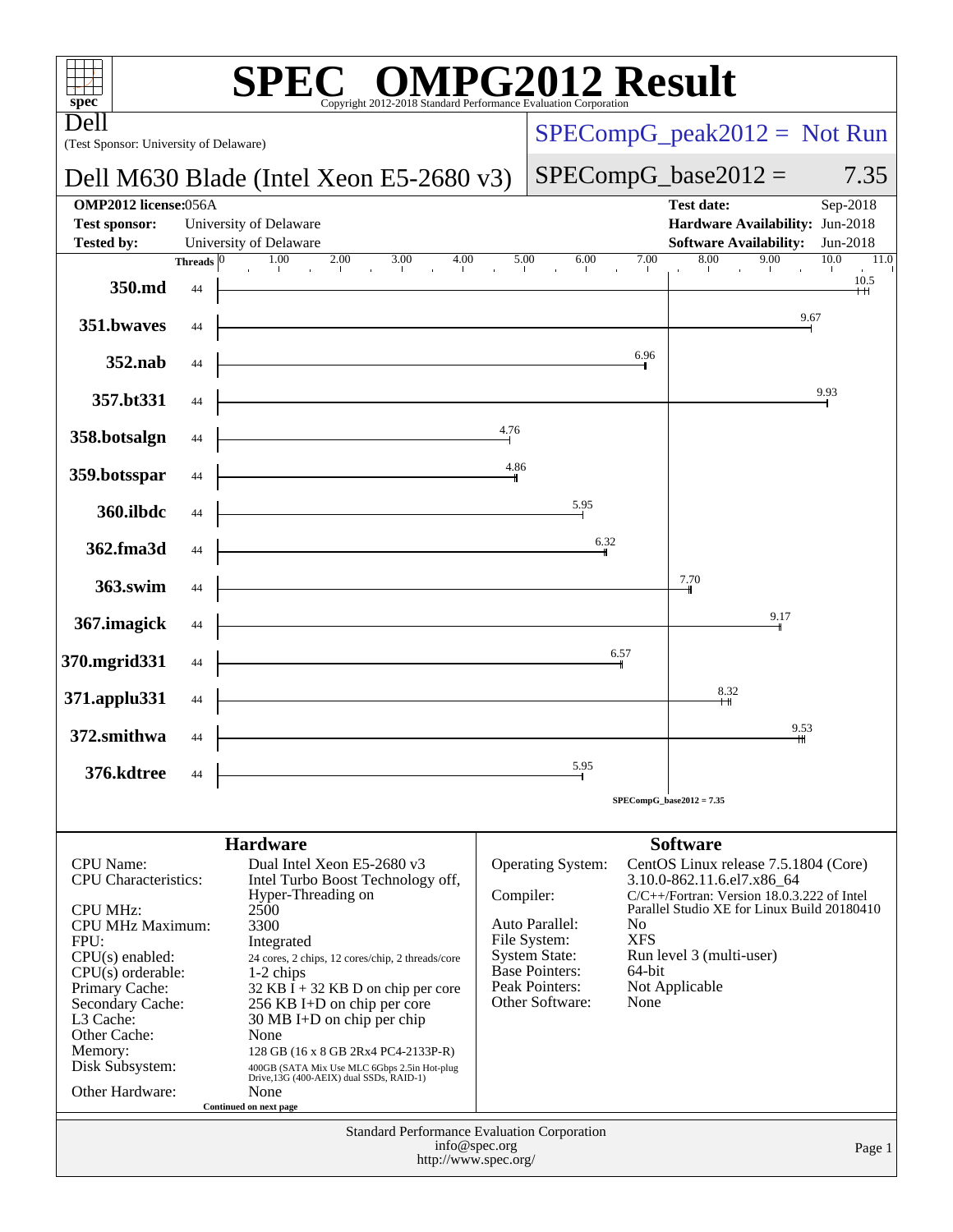# **[SPEC OMPG2012 Result](http://www.spec.org/auto/omp2012/Docs/result-fields.html#SPECOMPG2012Result)**

Dell

(Test Sponsor: University of Delaware)

# Dell M630 Blade (Intel Xeon E5-2680 v3)

### **[OMP2012 license:](http://www.spec.org/auto/omp2012/Docs/result-fields.html#OMP2012license)**056A **[Test date:](http://www.spec.org/auto/omp2012/Docs/result-fields.html#Testdate)** Sep-2018

**[Test sponsor:](http://www.spec.org/auto/omp2012/Docs/result-fields.html#Testsponsor)** University of Delaware **[Hardware Availability:](http://www.spec.org/auto/omp2012/Docs/result-fields.html#HardwareAvailability)** Jun-2018

**[Tested by:](http://www.spec.org/auto/omp2012/Docs/result-fields.html#Testedby)** University of Delaware **[Software Availability:](http://www.spec.org/auto/omp2012/Docs/result-fields.html#SoftwareAvailability)** Jun-2018

 $SPECompG_peak2012 = Not Run$  $SPECompG_peak2012 = Not Run$ 

### $SPECompG_base2012 = 7.35$  $SPECompG_base2012 = 7.35$

[Base Threads Run:](http://www.spec.org/auto/omp2012/Docs/result-fields.html#BaseThreadsRun) 44 [Minimum Peak Threads:](http://www.spec.org/auto/omp2012/Docs/result-fields.html#MinimumPeakThreads) --[Maximum Peak Threads:](http://www.spec.org/auto/omp2012/Docs/result-fields.html#MaximumPeakThreads) --

| <b>Results Table</b> |  |  |
|----------------------|--|--|
|                      |  |  |

|                                                                                                         | <b>Base</b> |                        |       |                |       | <b>Peak</b>    |             |  |                        |              |                |              |                |              |
|---------------------------------------------------------------------------------------------------------|-------------|------------------------|-------|----------------|-------|----------------|-------------|--|------------------------|--------------|----------------|--------------|----------------|--------------|
| <b>Benchmark</b>                                                                                        |             | <b>Threads Seconds</b> | Ratio | <b>Seconds</b> | Ratio | <b>Seconds</b> | Ratio       |  | <b>Threads Seconds</b> | <b>Ratio</b> | <b>Seconds</b> | <b>Ratio</b> | <b>Seconds</b> | <b>Ratio</b> |
| 350.md                                                                                                  | 44          | 444                    | 10.4  | 437            | 10.6  | 439            | 10.5        |  |                        |              |                |              |                |              |
| 351.bwaves                                                                                              | 44          | 469                    | 9.67  | 468            | 9.67  | 469            | 9.67        |  |                        |              |                |              |                |              |
| $352$ .nab                                                                                              | 44          | 558                    | 6.98  | 560            | 6.95  | 559            | 6.96        |  |                        |              |                |              |                |              |
| 357.bt331                                                                                               | 44          | 477                    | 9.93  | 477            | 9.93  | 477            | <u>9.93</u> |  |                        |              |                |              |                |              |
| 358.botsalgn                                                                                            | 44          | 914                    | 4.76  | 914            | 4.76  | 914            | 4.76        |  |                        |              |                |              |                |              |
| 359.botsspar                                                                                            | 44          | 1077                   | 4.87  | 1080           | 4.86  | 1085           | 4.84        |  |                        |              |                |              |                |              |
| $360$ .ilbdc                                                                                            | 44          | 598                    | 5.95  | 598            | 5.95  | 598            | 5.95        |  |                        |              |                |              |                |              |
| 362.fma3d                                                                                               | 44          | 604                    | 6.29  | 600            | 6.33  | 601            | 6.32        |  |                        |              |                |              |                |              |
| $363$ .swim                                                                                             | 44          | 588                    | 7.71  | 588            | 7.70  | 590            | 7.67        |  |                        |              |                |              |                |              |
| 367.imagick                                                                                             | 44          | 768                    | 9.15  | 766            | 9.18  | 766            | 9.17        |  |                        |              |                |              |                |              |
| 370.mgrid331                                                                                            | 44          | 671                    | 6.59  | 673            | 6.57  | 674            | 6.56        |  |                        |              |                |              |                |              |
| 371.applu331                                                                                            | 44          | 728                    | 8.32  | 739            | 8.20  | 725            | 8.36        |  |                        |              |                |              |                |              |
| 372.smithwa                                                                                             | 44          | 563                    | 9.53  | 566            | 9.46  | 561            | 9.56        |  |                        |              |                |              |                |              |
| 376.kdtree                                                                                              | 44          | 756                    | 5.95  | 756            | 5.95  | 758            | 5.94        |  |                        |              |                |              |                |              |
| Results appear in the order in which they were run. Rold underlined text indicates a median measurement |             |                        |       |                |       |                |             |  |                        |              |                |              |                |              |

Results appear in the [order in which they were run.](http://www.spec.org/auto/omp2012/Docs/result-fields.html#RunOrder) Bold underlined text [indicates a median measurement.](http://www.spec.org/auto/omp2012/Docs/result-fields.html#Median)

# **[Platform Notes](http://www.spec.org/auto/omp2012/Docs/result-fields.html#PlatformNotes)**

 Sysinfo program /home/huberth/SPEC\_OMP2012v1.1/Docs/sysinfo Revision 563 of 2016-06-10 (097295389cf6073d8c3b03fa376740a5) running on r01c2b04 Thu Sep 13 19:18:58 2018

 This section contains SUT (System Under Test) info as seen by some common utilities. To remove or add to this section, see: <http://www.spec.org/omp2012/Docs/config.html#sysinfo>

 From /proc/cpuinfo model name : Intel(R) Xeon(R) CPU E5-2680 v3 @ 2.50GHz 2 "physical id"s (chips) 48 "processors" cores, siblings (Caution: counting these is hw and system dependent. The following excerpts from /proc/cpuinfo might not be reliable. Use with caution.) cpu cores : 12 siblings : 24 physical 0: cores 0 1 2 3 4 5 8 9 10 11 12 13 physical 1: cores 0 1 2 3 4 5 8 9 10 11 12 13 cache size : 30720 KB

Continued on next page

Standard Performance Evaluation Corporation [info@spec.org](mailto:info@spec.org) <http://www.spec.org/>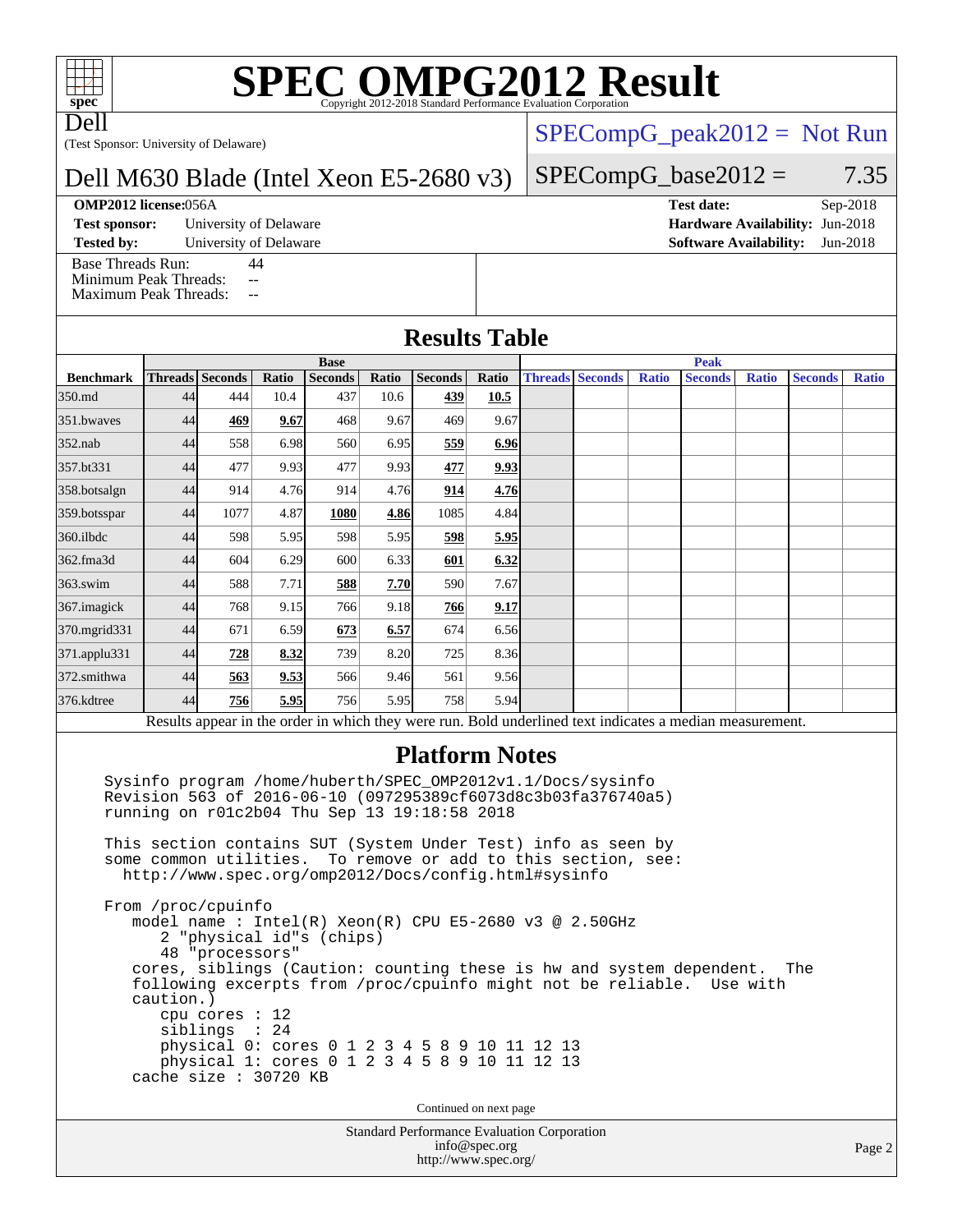

Dell

# **[SPEC OMPG2012 Result](http://www.spec.org/auto/omp2012/Docs/result-fields.html#SPECOMPG2012Result)**

(Test Sponsor: University of Delaware)

 $SPECompG_peak2012 = Not Run$  $SPECompG_peak2012 = Not Run$ 

## Dell M630 Blade (Intel Xeon E5-2680 v3)

 $SPECompG_base2012 = 7.35$  $SPECompG_base2012 = 7.35$ 

**[Test sponsor:](http://www.spec.org/auto/omp2012/Docs/result-fields.html#Testsponsor)** University of Delaware **[Hardware Availability:](http://www.spec.org/auto/omp2012/Docs/result-fields.html#HardwareAvailability)** Jun-2018 **[Tested by:](http://www.spec.org/auto/omp2012/Docs/result-fields.html#Testedby)** University of Delaware **[Software Availability:](http://www.spec.org/auto/omp2012/Docs/result-fields.html#SoftwareAvailability)** Jun-2018

**[OMP2012 license:](http://www.spec.org/auto/omp2012/Docs/result-fields.html#OMP2012license)**056A **[Test date:](http://www.spec.org/auto/omp2012/Docs/result-fields.html#Testdate)** Sep-2018

## **[Platform Notes \(Continued\)](http://www.spec.org/auto/omp2012/Docs/result-fields.html#PlatformNotes)**

From /proc/meminfo<br>MemTotal: 131612388 kB HugePages\_Total: 0<br>Hugepagesize: 2048 kB Hugepagesize: /usr/bin/lsb\_release -d CentOS Linux release 7.5.1804 (Core) From /etc/\*release\* /etc/\*version\* centos-release: CentOS Linux release 7.5.1804 (Core) centos-release-upstream: Derived from Red Hat Enterprise Linux 7.5 (Source) os-release: NAME="CentOS Linux" VERSION="7 (Core)" ID="centos" ID\_LIKE="rhel fedora" VERSION\_ID="7" PRETTY\_NAME="CentOS Linux 7 (Core)" ANSI\_COLOR="0;31" CPE\_NAME="cpe:/o:centos:centos:7" redhat-release: CentOS Linux release 7.5.1804 (Core) system-release: CentOS Linux release 7.5.1804 (Core) system-release-cpe: cpe:/o:centos:centos:7 uname -a: Linux r01c2b04 3.10.0-862.11.6.el7.x86\_64 #1 SMP Tue Aug 14 21:49:04 UTC 2018 x86\_64 x86\_64 x86\_64 GNU/Linux run-level 3 Sep 13 18:53 SPEC is set to: /home/huberth/SPEC\_OMP2012v1.1 Filesystem Type Size Used Avail Use% Mounted on<br>
/dev/mapper/centos\_r01c2b04-root xfs 926G 43G 884G 5% / /dev/mapper/centos\_r01c2b04-root xfs 926G 43G 884G 5% / Additional information from dmidecode: Warning: Use caution when you interpret this section. The 'dmidecode' program reads system data which is "intended to allow hardware to be accurately determined", but the intent may not be met, as there are frequent changes to hardware, firmware, and the "DMTF SMBIOS" standard. (End of data from sysinfo program) **[General Notes](http://www.spec.org/auto/omp2012/Docs/result-fields.html#GeneralNotes)** Environment Variables: KMP\_STACKSIZE=1G ulimit -s unlimited KMP\_AFFINITY=compact

Continued on next page

Standard Performance Evaluation Corporation [info@spec.org](mailto:info@spec.org) <http://www.spec.org/>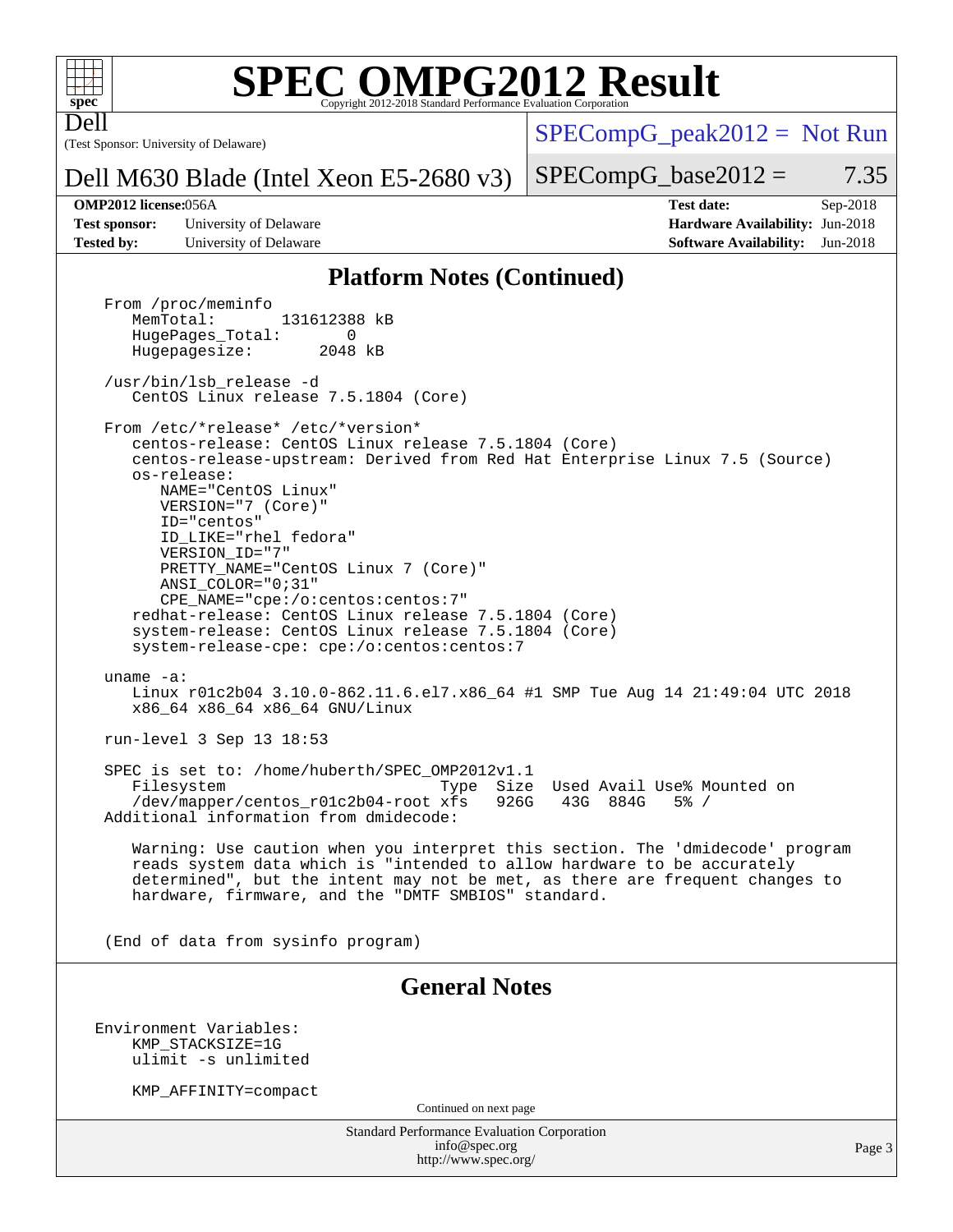

Dell

# **[SPEC OMPG2012 Result](http://www.spec.org/auto/omp2012/Docs/result-fields.html#SPECOMPG2012Result)**

(Test Sponsor: University of Delaware)

 $SPECompG_peak2012 = Not Run$  $SPECompG_peak2012 = Not Run$ 

## Dell M630 Blade (Intel Xeon E5-2680 v3)

**[Test sponsor:](http://www.spec.org/auto/omp2012/Docs/result-fields.html#Testsponsor)** University of Delaware **[Hardware Availability:](http://www.spec.org/auto/omp2012/Docs/result-fields.html#HardwareAvailability)** Jun-2018 **[Tested by:](http://www.spec.org/auto/omp2012/Docs/result-fields.html#Testedby)** University of Delaware **[Software Availability:](http://www.spec.org/auto/omp2012/Docs/result-fields.html#SoftwareAvailability)** Jun-2018

### $SPECompG_base2012 = 7.35$  $SPECompG_base2012 = 7.35$

**[OMP2012 license:](http://www.spec.org/auto/omp2012/Docs/result-fields.html#OMP2012license)**056A **[Test date:](http://www.spec.org/auto/omp2012/Docs/result-fields.html#Testdate)** Sep-2018

## **[General Notes \(Continued\)](http://www.spec.org/auto/omp2012/Docs/result-fields.html#GeneralNotes)**

Yes: The test sponsor attests, as of date of publication, that CVE-2017-5754 (Meltdown) Yes: The test sponsor attests, as of date of publication, that CVE-2017-5753 (Spectre variant 1) Yes: The test sponsor attests, as of date of publication, that CVE-2017-5715 (Spectre variant 2)

# **[Base Compiler Invocation](http://www.spec.org/auto/omp2012/Docs/result-fields.html#BaseCompilerInvocation)**

[C benchmarks](http://www.spec.org/auto/omp2012/Docs/result-fields.html#Cbenchmarks): [icc](http://www.spec.org/omp2012/results/res2018q4/omp2012-20181125-00153.flags.html#user_CCbase_intel_icc_a87c68a857bc5ec5362391a49d3a37a6)

[C++ benchmarks:](http://www.spec.org/auto/omp2012/Docs/result-fields.html#CXXbenchmarks) [icpc](http://www.spec.org/omp2012/results/res2018q4/omp2012-20181125-00153.flags.html#user_CXXbase_intel_icpc_2d899f8d163502b12eb4a60069f80c1c)

[Fortran benchmarks](http://www.spec.org/auto/omp2012/Docs/result-fields.html#Fortranbenchmarks): [ifort](http://www.spec.org/omp2012/results/res2018q4/omp2012-20181125-00153.flags.html#user_FCbase_intel_ifort_8a5e5e06b19a251bdeaf8fdab5d62f20)

# **[Base Portability Flags](http://www.spec.org/auto/omp2012/Docs/result-fields.html#BasePortabilityFlags)**

 350.md: [-free](http://www.spec.org/omp2012/results/res2018q4/omp2012-20181125-00153.flags.html#user_baseFPORTABILITY350_md_f-FR_e51be0673775d2012b3310fa5323f530) 357.bt331: [-mcmodel=medium](http://www.spec.org/omp2012/results/res2018q4/omp2012-20181125-00153.flags.html#user_basePORTABILITY357_bt331_f-mcmodel_3a41622424bdd074c4f0f2d2f224c7e5) 363.swim: [-mcmodel=medium](http://www.spec.org/omp2012/results/res2018q4/omp2012-20181125-00153.flags.html#user_basePORTABILITY363_swim_f-mcmodel_3a41622424bdd074c4f0f2d2f224c7e5) 367.imagick: [-std=c99](http://www.spec.org/omp2012/results/res2018q4/omp2012-20181125-00153.flags.html#user_baseCPORTABILITY367_imagick_f-std_2ec6533b6e06f1c4a6c9b78d9e9cde24)

# **[Base Optimization Flags](http://www.spec.org/auto/omp2012/Docs/result-fields.html#BaseOptimizationFlags)**

[C benchmarks](http://www.spec.org/auto/omp2012/Docs/result-fields.html#Cbenchmarks):

[-ansi-alias](http://www.spec.org/omp2012/results/res2018q4/omp2012-20181125-00153.flags.html#user_CCbase_f-ansi-alias) [-qopenmp](http://www.spec.org/omp2012/results/res2018q4/omp2012-20181125-00153.flags.html#user_CCbase_f-qopenmp) [-ipo](http://www.spec.org/omp2012/results/res2018q4/omp2012-20181125-00153.flags.html#user_CCbase_f-ipo) [-O3](http://www.spec.org/omp2012/results/res2018q4/omp2012-20181125-00153.flags.html#user_CCbase_f-O3) [-no-prec-div](http://www.spec.org/omp2012/results/res2018q4/omp2012-20181125-00153.flags.html#user_CCbase_f-no-prec-div) [-no-prec-sqrt](http://www.spec.org/omp2012/results/res2018q4/omp2012-20181125-00153.flags.html#user_CCbase_f-no-prec-sqrt) [-fp-model fast=2](http://www.spec.org/omp2012/results/res2018q4/omp2012-20181125-00153.flags.html#user_CCbase_f-fp-model_a7fb8ccb7275e23f0079632c153cfcab) [-xHost](http://www.spec.org/omp2012/results/res2018q4/omp2012-20181125-00153.flags.html#user_CCbase_f-xhost_1e10f91eff8f78573df9db5f5d873511)

[C++ benchmarks:](http://www.spec.org/auto/omp2012/Docs/result-fields.html#CXXbenchmarks)

[-ansi-alias](http://www.spec.org/omp2012/results/res2018q4/omp2012-20181125-00153.flags.html#user_CXXbase_f-ansi-alias) [-qopenmp](http://www.spec.org/omp2012/results/res2018q4/omp2012-20181125-00153.flags.html#user_CXXbase_f-qopenmp) [-ipo](http://www.spec.org/omp2012/results/res2018q4/omp2012-20181125-00153.flags.html#user_CXXbase_f-ipo) [-O3](http://www.spec.org/omp2012/results/res2018q4/omp2012-20181125-00153.flags.html#user_CXXbase_f-O3) [-no-prec-div](http://www.spec.org/omp2012/results/res2018q4/omp2012-20181125-00153.flags.html#user_CXXbase_f-no-prec-div) [-no-prec-sqrt](http://www.spec.org/omp2012/results/res2018q4/omp2012-20181125-00153.flags.html#user_CXXbase_f-no-prec-sqrt) [-fp-model fast=2](http://www.spec.org/omp2012/results/res2018q4/omp2012-20181125-00153.flags.html#user_CXXbase_f-fp-model_a7fb8ccb7275e23f0079632c153cfcab) [-xHost](http://www.spec.org/omp2012/results/res2018q4/omp2012-20181125-00153.flags.html#user_CXXbase_f-xhost_1e10f91eff8f78573df9db5f5d873511)

[Fortran benchmarks](http://www.spec.org/auto/omp2012/Docs/result-fields.html#Fortranbenchmarks):

[-qopenmp](http://www.spec.org/omp2012/results/res2018q4/omp2012-20181125-00153.flags.html#user_FCbase_f-qopenmp) [-ipo](http://www.spec.org/omp2012/results/res2018q4/omp2012-20181125-00153.flags.html#user_FCbase_f-ipo) [-O3](http://www.spec.org/omp2012/results/res2018q4/omp2012-20181125-00153.flags.html#user_FCbase_f-O3) [-no-prec-div](http://www.spec.org/omp2012/results/res2018q4/omp2012-20181125-00153.flags.html#user_FCbase_f-no-prec-div) [-no-prec-sqrt](http://www.spec.org/omp2012/results/res2018q4/omp2012-20181125-00153.flags.html#user_FCbase_f-no-prec-sqrt) [-fp-model fast=2](http://www.spec.org/omp2012/results/res2018q4/omp2012-20181125-00153.flags.html#user_FCbase_f-fp-model_a7fb8ccb7275e23f0079632c153cfcab) [-xHost](http://www.spec.org/omp2012/results/res2018q4/omp2012-20181125-00153.flags.html#user_FCbase_f-xhost_1e10f91eff8f78573df9db5f5d873511)

The flags file that was used to format this result can be browsed at <http://www.spec.org/omp2012/flags/Intel-ic17-linux64.html>

You can also download the XML flags source by saving the following link: <http://www.spec.org/omp2012/flags/Intel-ic17-linux64.xml>

> Standard Performance Evaluation Corporation [info@spec.org](mailto:info@spec.org) <http://www.spec.org/>

Page 4